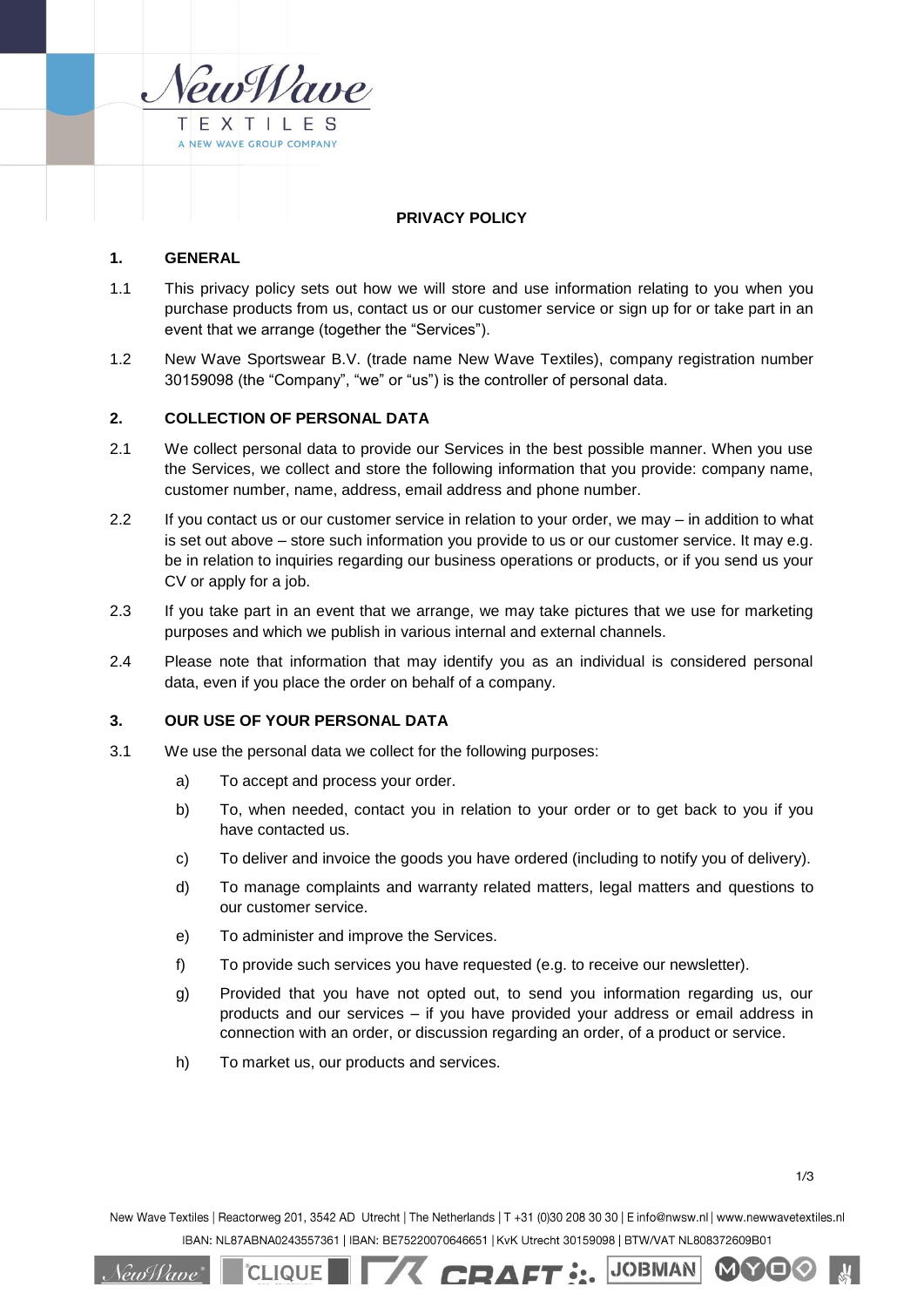

- 3.2 The Company does not collect or purchase customer data from a third party. Neither do we disclose your personal data to a third party, except and insofar it is necessary to fulfill the purposes set out in section [3.1,](#page-0-0) to manage our IT systems or if it follows from law or a decision by a public authority.
- 3.3 Partners who process personal data on our behalf will always enter into a data processing agreement with us, to ensure that our partners maintain a high level of security for your personal data.

# **4. LEGAL GROUND FOR PROCESSING OF PERSONAL DATA ETC.**

- 4.1 Personal data may only be processed if there is legal ground, and the Company will always process your personal data in accordance with applicable law.
- 4.2 In connection with purchases, the Company will process personal data since it is necessary for us to fulfill the purchase agreement with you. Certain processing is based on a balancing of interest, i.e. that it has been assessed that we have a legitimate interest to process the data for a certain purpose and the processing is assessed not to infringe your integrity. This is e.g. the case when we send marketing to customers, which is based on our legitimate interest to provide relevant information and offers to our customers. The assessment is primarily based on that the data we process is harmless and that the extent of the processing is limited. In case we need to process personal data for legal matters (e.g. in relation to product liability), it is a legitimate interest for the company to protect our legal interests.

#### **5. HOW LONG DO WE KEEP DATA?**

5.1 We will only keep your personal information for as long it is necessary according to the purposes set out in section [3.1,](#page-0-0) or is mandated by law.

# **6. HOW WE PROTECT YOUR PERSONAL DATA**

**CLIQUE** 

- 6.1 The Company has taken necessary and appropriate technical and organizational measures to protect your personal data from unauthorized access, disclosure, loss or use of personal data. For example, our systems have restricted access and the data is protected behind firewalls and through encryption.
- 6.2 If your data is processed by us or a partner outside the EU/EEA, we will take additional security measures, such as entering into an agreement containing the Standard Contractual Clauses for Data Processors established in third countries which have been adopted by the European Commission.

## **7. LINKS**

*\ew{{ane`* 

7.1 Please note that the Website may contain links to other websites which are outside the control of the Company. These links may be provided to help you find information we believe are of interest to you as a customer. The Company is not responsible for the protection of your integrity or the contents on such websites, and we ask you to observe that such websites have their own terms and conditions and to review how they process your personal data.

**JOBIMAN** 

MIY

New Wave Textiles | Reactorweg 201, 3542 AD Utrecht | The Netherlands | T +31 (0)30 208 30 30 | E info@nwsw.nl | www.newwavetextiles.nl IBAN: NL87ABNA0243557361 | IBAN: BE75220070646651 | KvK Utrecht 30159098 | BTW/VAT NL808372609B01

**TA CRAFT :..**